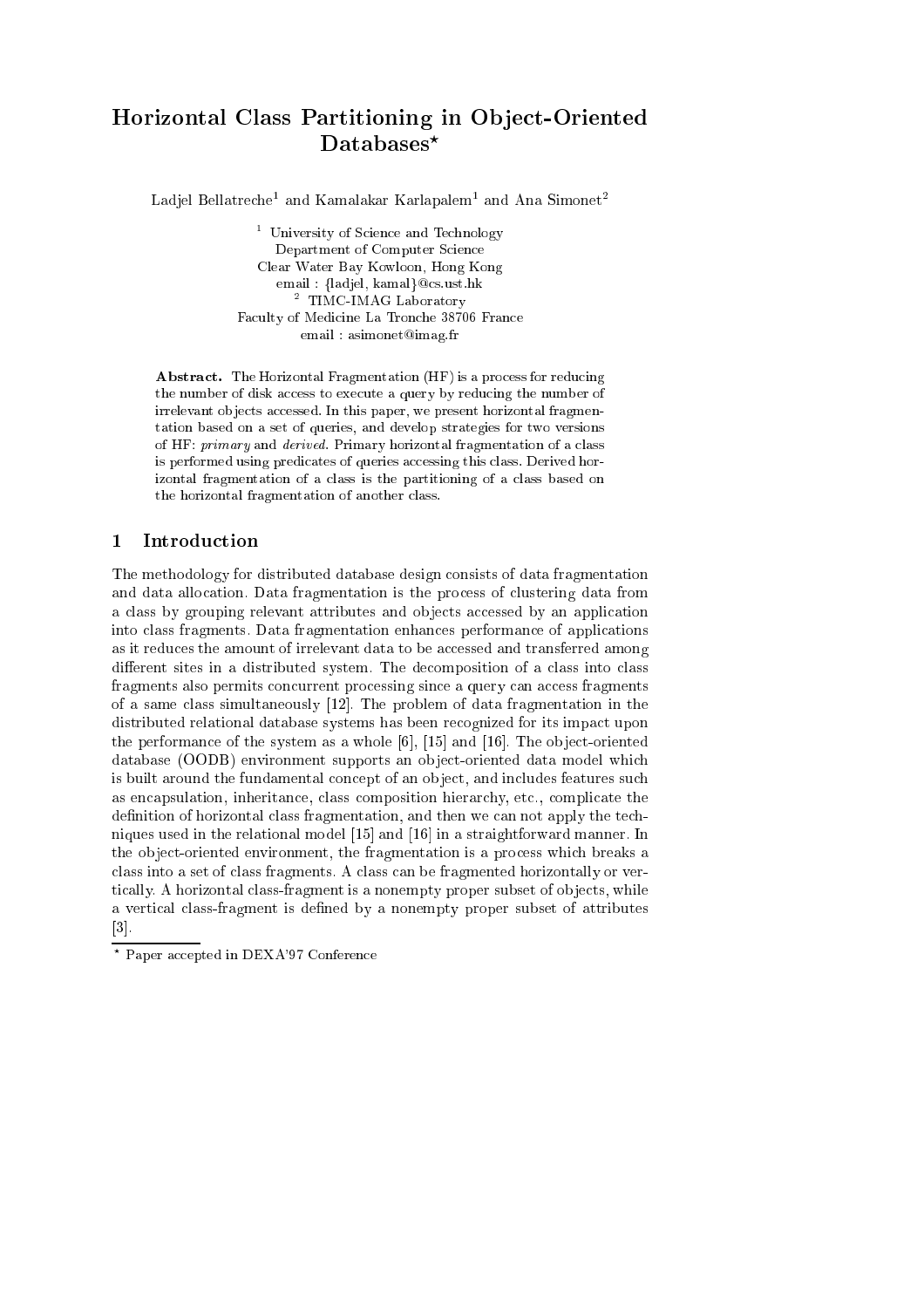#### 1.1 Related Work

The issues involved in distributed design for an object database system are presented in [11], and the authors suggested that the techniques used in relational model [13] can be extended to object databases. However, they do not present an *effective* solution. In [9, 10], the authors developed representation schemes for horizontal fragmentation, and presented a solution for supporting method transparency in OODBs. Ezeife et al. [8] presented a set of algorithms for horizontally fragmenting the four class models: classes with simple attributes and methods, classes with complex attributes and simple methods, classes with simple attributes and complex methods and classes with complex attributes and methods. They used the algorithm developed by [16]. However, the number of minterms [16] generated by this algorithm is exponential to the number of predicates. The authors do not discuss the derived horizontal class fragmentation ob ject-oriented environment. Bellatreche et al. [3] studied the vertical fragmentation problem for a model of class with complex attributes and methods.

#### $1.2$ Data Model

In this paper, we use an ob ject-oriented model with the basic features described in the literature  $[1, 5]$ . Objects are uniquely identified by object identifiers  $(OID)$ . Ob jects having the same attributes and methods are grouped into a class. An instance of a class is an object with an OID which has a set of values for its attributes. Classes are organized into an inheritance hierarchy by using the specialization property (isa), in which a subclass inherits the attributes and methods defined in the superclass(es). The database contains a root class which is an ancestor of every other class in the database. Two types of attributes are possible(simple and complex) : a simple attribute can only have an atomic domain (e.g., integer, string). A complex attribute has a database class as its domain. Thus, there is a hierarchy which arises from the aggregation relationship between the classes and their attributes. This hierarchy is known as class composition hierarchy which is a rooted directed graph (RDG) where the nodes are the classes, and an arc between pair of classes  $C_1$  and  $C_2$ , if  $C_2$  is the domain of an attribute of  $C_1$ . An example of such a RDG is given in figure 1. The methods have an signature including the method's name, a list of parameters, and a list of return values which can be an atomic value (integer, string) or an object identifier (OID).

The main contributions of this paper are:

1. Study of the impact of queries on the horizontal fragmentation.

2. Development of two algorithms (primary and derived) to achieve the horizontal class fragmentation.

3. Confirmation of the conjecture that some fragmentation techniques presented for the relational approach can be generalized and applied for the ob ject-oriented model [11].

The rest of paper is organized as follows : section 2 presents some definitions used in specifying the problem of horizontal fragmentation, section 3 presents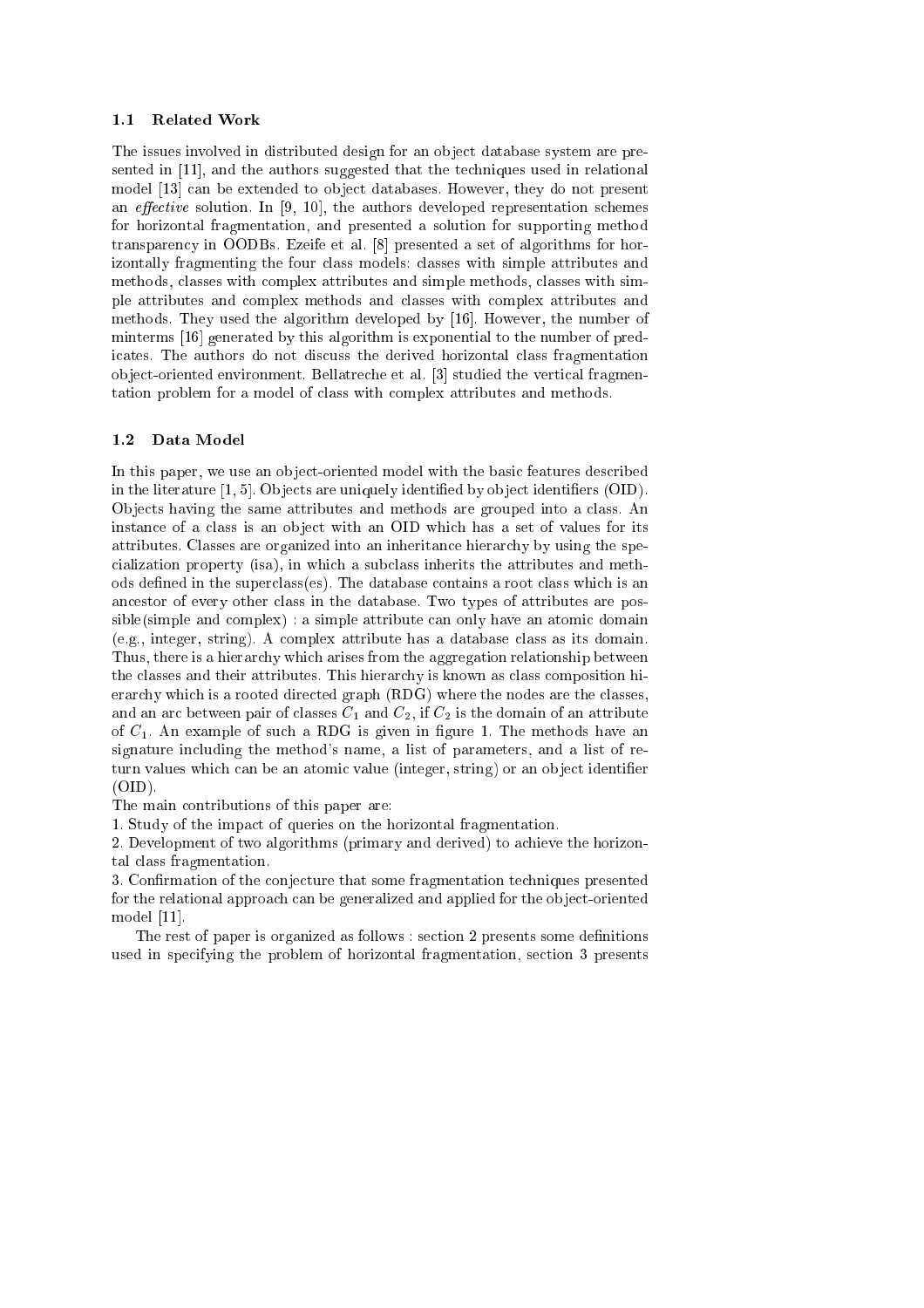the primary algorithm, section 4 introduces the derived algorithm, and section 5 presents conclusions.

## 2 Basic Concepts

Before describing the horizontal class fragmentation algorithm, some definitions are presented.

Notation: If  $a_i$  is an attribute of the class  $C_i$ , then:

ai : Ci denotes <sup>a</sup> single valued attribute.

ai : Constantinopera multi-valued attribute. The multi-valued attribute. The multi-valued attribute. The multi-value of  $\alpha$ 

**Definition 1.** A query in object-oriented database models has the following structure [5]:  $q = \{ \text{Target clause: Range clause: Qualification clause} \}.$ 

1) Target clause specifies some of the attributes of an object or the complete object of the class that is returned. That is, v or  $v.a_i$ , where v denotes the complete object, and  $v.a_i$  denotes attribute  $a_i$  of object v.

2) Range clause contains the declaration of all object variables that are used in the qualification clause. It is denoted as:  $v/C$  where C is a class.

3) *Qualification* clause defines a boolean combination of predicates by using the logical connectives:  $\wedge$ ,  $\vee$ ,  $\neg$ . We denote the cardinality of a qualification clause  $|qc|$  as the number of simple predicates it contains.

*Example 1.* The query q for retrieving the name of all projects whose cost is greater than \$70000 and located at "Hong Kong" is formulated as:

 $q = \{v.Pname; v/Project; v.Cost() > $70000 \land v.Location = "Hong Kong" \}.$ 

Definition 2. (Simple predicate) Banerjee et al. [2] define a *simple predicate* as a predicate on a simple attribute and it is defined as :

 $attribute\_name < operator > value$ , where operator is a comparison operator  $(=, <, \leq, >, \geq, \neq)$  or a set operator (*contained*-in, *contains*, *set*-equality, etc.). The value is chosen from the domain of the attribute.

Since some ob ject-oriented systems, such as Orion, and extensions of relational systems such as PostQuel, allow usage of methods in queries [5], we extend the definition of simple predicate defined by  $[2]$  to:

Attr\_Meth  $\langle$  operator  $\rangle$  value, where Attr\_Meth is an attribute or a method, operator is as defined obove. The *value* is chosen from the domain of the attribute or the value returned by a method. A query that involves only simple predicates will be called *simple query*, such as  $\{Cost() > $70000\}.$ 

**Definition 3.** A path  $P$  represents a branch in a class composition hierarchy and it is specified by  $C_1.A_1.A_2....A_n$  ( $n \ge 1$ ) where :

- c1 is a class in the database schema schema schema
- and is an attribute of class C1 is an attribute  $\mathcal{L}_1$
- Air is an attribute of class  $C_i$  is does that  $C_j$  is the attribute  $A_i$  is the attribute  $A_i$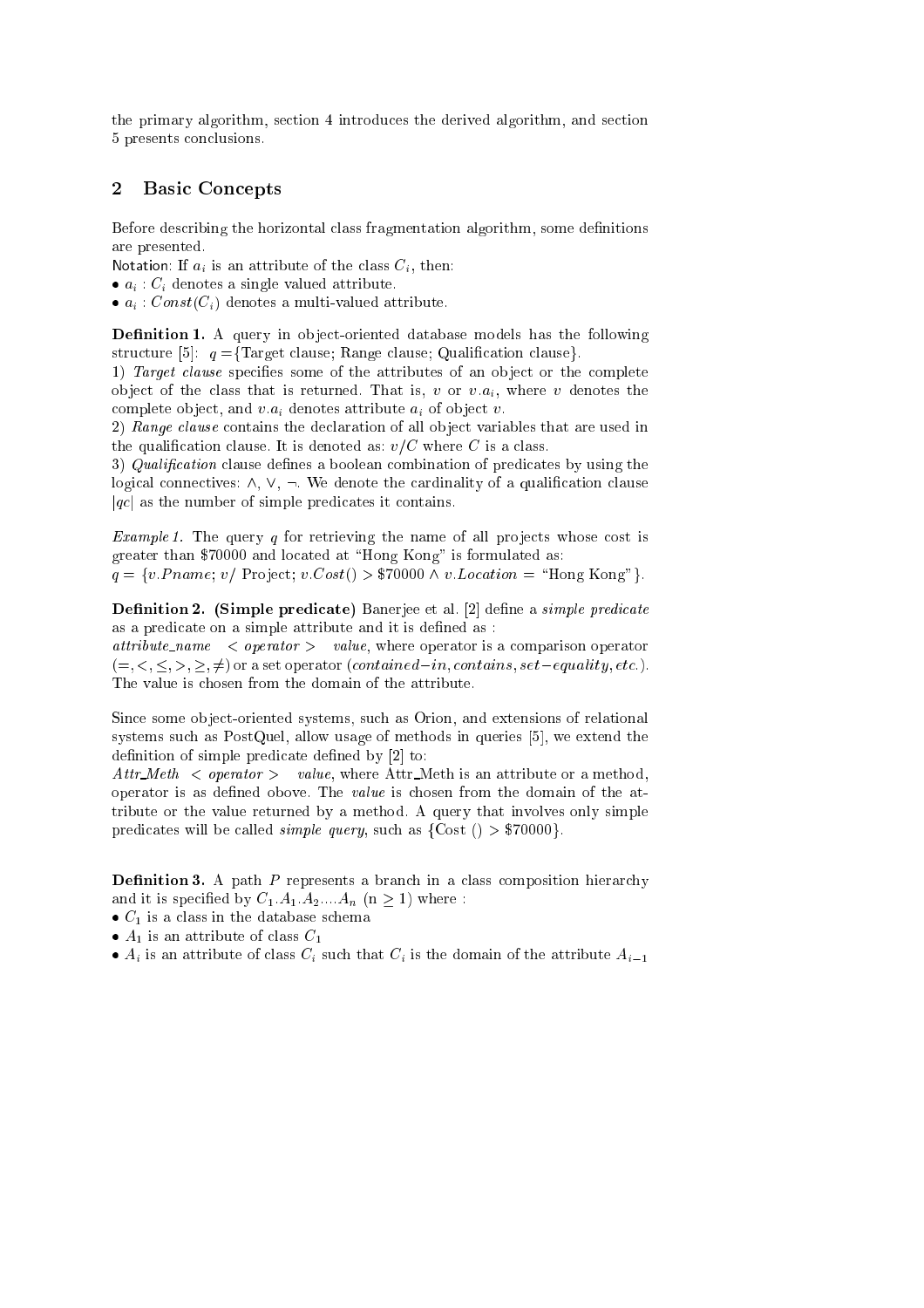of class  $C_{i-1}$ ,  $(1 \leq i \leq n)$ . For the last class in the path  $C_n$ , you can either access an attribute  $A_n$ , or a method of this class which returns a value or set of OIDs. The length of the path  $P$  is defined by the number of attributes,  $n$ , in  $P$ . We call the last attribute/method  $A_n$  of P the sink of the path P.



Fig. 1. The Class Composition Hierarchy of the class Employee

**Definition 4.** (Component predicate) A component predicate  $p_i$  (1 <  $j$  < n) is a predicate defined on a path. A query that involves component predicate(s) will be called a *component query*.

## 3 Primary Horizontal Class Partitioning Algorithm

Horizontal Class Partitioning (HCP) varies according to the type of queries (simple or component). We will first discuss HCP for simple queries(primary horizontal class fragmentation), and then HCP for component queries(derived horizontal class fragmentation).

We assume that the class  $C_i$  to be fragmented. Let  $Q = \{q_1, q_2, ..., q_l\}$  be a set of queries defined on class  $C_i$ , and each query  $q_j$   $(1 \leq j \leq l)$  is executed with a certain frequency. There are two types of queries that can be defined on a class  $C_i$  simple queries S and component queries E, note  $S \cup E = Q$ . These component queries are defined on other classes in the class composition hierarchy but they have attributes or methods of  $C_i$  as their sinks. For example, the predicate Pname  $=$  "Database" is a simple predicate for the class *Project*, where as it is a component predicate for classes Department and Employee.

#### Primary Algorithm

Step  $0$  : Determine the predicates Pr used by queries defined on the class C. These predicates are defined on set of attributes  $A$  and the set of methods  $M$ . Let  $|Pr| = n$ ,  $|A| = r$  and  $|M| = m$  represent the cardinality of Pr, A and M, respectively.

Step 1 : Build the predicate usage matrix of the class  $C$ . This matrix contains queries as rows and predicates as columns. The value $(q_i, p_j)$  of this matrix equals 1 if a query  $q_i$  uses a predicate  $p_i$ ; else it is 0.

Step 2 : Construct the predicate affinity matrix which is square and symmetric, where each value  $aff(p_i, p_j)$  can be : 1) Numerical, representing the sum of the frequencies of queries which access simultaneously  $p_i$  and  $p_i (1 \leq i, j \leq n)$ , 2)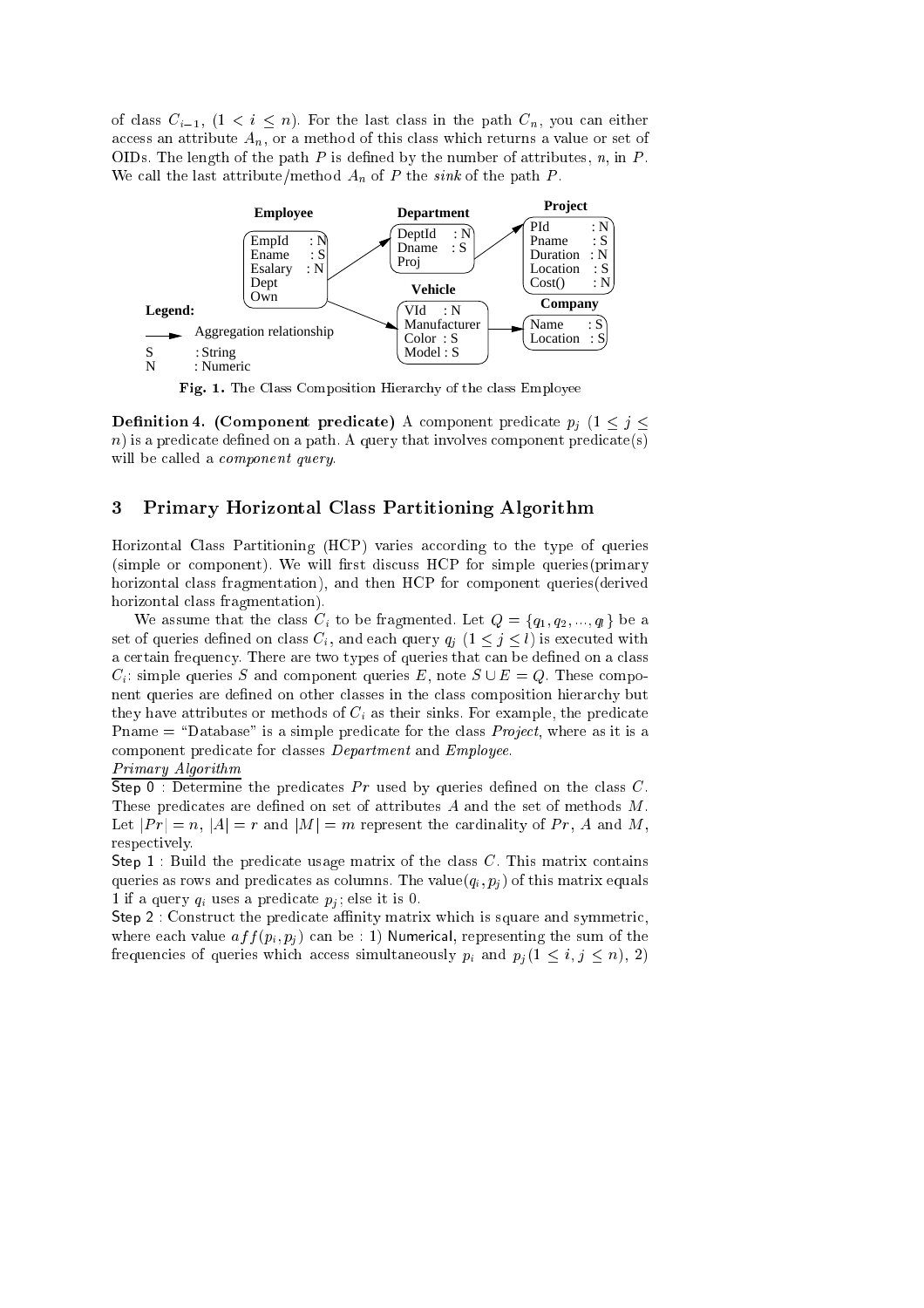Non numerical, where the value "  $\Rightarrow$  " of  $aff (p_i, p_j )$  means that predicate  $p_i$ implies predicate  $p_j$ , value "  $\Leftarrow$  " means that predicate  $p_j$  implies predicate  $p_i$ , and the value " $\ast$ " means that two predicates  $p_i$  and  $p_j$  are "similar" introduced in [14] in that both are used jointly with a predicate  $p_l$ .

Step <sup>3</sup> : In this step, we apply the algorithm described in [14] to group the predicates to form clusters where the predicates in each cluster demonstrate high affinity to one another. The partitions of the graph generates a set of subsets  $\mathcal P$  $=\{P_1, P_2, ..., P_s\}$  of predicates.

Step <sup>4</sup> : In this step, we optimize the predicates contained in each subset by using predicate implication. We obtain a set of subsets  $P^- = \{P_1, P_2, ..., P_{\alpha}\}\;(\alpha\leq s)$ of optimized predicates.

Step 5 : For each subset  $F_i$  of P resulting from step 4, we enumerate the attributes and the methods  $Aut\Gamma \_M$  eth not used by  $P_i$ . For an  $Aut\Gamma\_M$  eth<sub>j</sub> of Attribute the set  $\mathcal{A}$  , and the number of the predication defined on it fpix;  $\mathcal{I}^{p}$  is  $\mathcal{I}^{p}$  is  $\mathcal{I}^{p}$  is an in We spin  $F_i$  into  $w_j$  subsets  $F_{ik}$  (1  $\leq$  K  $\leq$   $w_j$ ), where each  $F_{ik}$  contains the predicate(s) of  $P'_i$  plus  $p_{ik}$ . We repeat this step until each subset  $P'_i$  uses all the attributes and methods. From the set  $P$ , we build the attribute/method usage matrix which is an  $(\alpha * (r + m))$  matrix and contains the subsets of predicates as rows and attributes A and methods M as columns. Each value  $(i, j)$  of this matrix is equal to 1 if  $Autr\_M$  eth<sub>i</sub> is used by a predicate of  $P_i$  ; otherwise it is 0. Step <sup>6</sup> : If the predicates in each subset refer to the same attribute or method we link them by an OR connector, otherwise we use an AND connector to generate the class fragments. The final number of horizontal fragments will be equal to the number of subsets obtained step 4 plus one, including the fragment defined by the negation of the disjunction of all predicates previously dened, that we call ELSE.

Step <sup>7</sup> : Our algorithm may give rise to overlapping fragments. This step consists of refining these fragments in order to obtain non overlapping fragments.

*Example 2.* In Figure 1, we give the class composition hierarchy of a class  $Em$ ployee. The class Employee has two complex attributes: Dept, and Own, and three simple attributes: EmpId, Ename and Esalary which represent respectively the identifier, the name and the salary of an employee. We assume that the class *Project* will be fragmented and let the set of queries defined on this class:

q1 : $\{v.\text{PId}; v\}/\text{Project}; v.\text{Duration} \leq 3 \land v.\text{Cost}() > 7000\}.$ 

 $q2$ :{v.Pname; v/ Project; v.Duration  $\leq 4 \wedge v$ .Cost() > 7000}.

 $q3$ : {v.Dname; v/ Department; v.Proj.Duration = 2  $\land$  v.Proj.Cost() < 7000  $\land$  $v.\text{Proj.Location} = \text{``Hong Kong'' }$ .

 $q4$ : {v. Esalary; v/ Employee;  $5 < v$ . Dept. Proj. Duration  $< 6 \wedge v$ . Dept. Proj. Cost() 7000 g.

We notice that  $q_1$  and  $q_2$  are simple and  $q_3$  and  $q_4$  are component and their sinks are in the class Project. The predicate usage matrix of the Project class is shown in figure 2. Let  $p_1, p_2, ..., p_7$  the predicates used by the queries  $q_1, q_2, q_3, q_4$  be:  $p_1$ : Duration  $\leq 3$ ,  $p_2$ : Duration  $\leq 4$ ,  $p_3$ : Duration = 2,  $p_4$ :  $5 \leq$  Duration <sup>6</sup> , p5 : Cost() <sup>&</sup>gt; 7000, p6 : Cost() 7000, p7 : Location <sup>=</sup> \Hong Kong". The attributes used by these predicates are, Duration and Location which will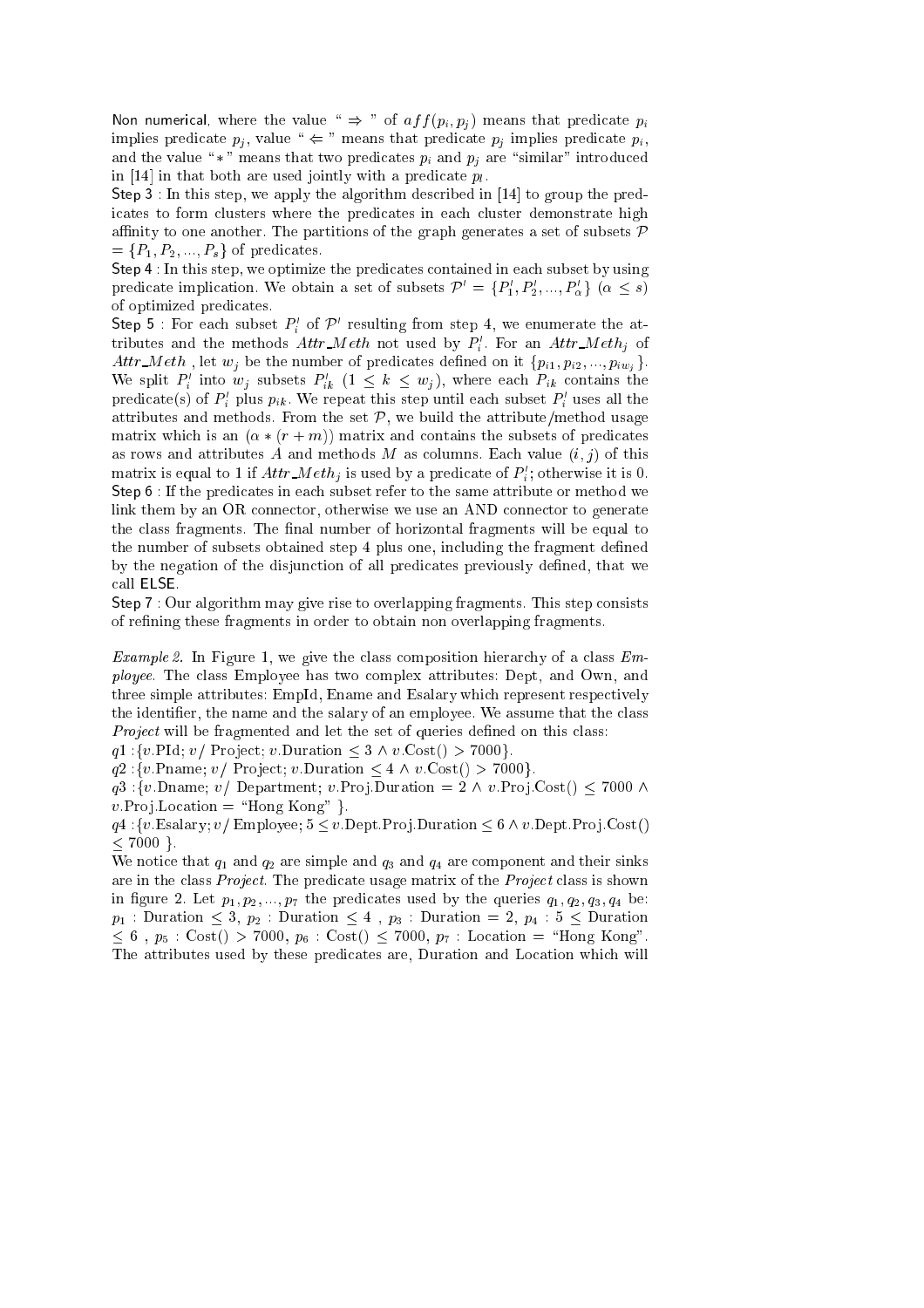be renamed by  $a_1$  and  $a_2$ , respectively, and there is one method used by these predicate:  $Cost()$  which will renamed as m. We notice that:  $p_1 \Rightarrow p_2, p_3 \Rightarrow p_1$ ,  $p_3 \Rightarrow p_2, p_1$  and  $p_2$  are similar, and  $p_3$  and  $p_4$  are similar. We also add the access frequency column which shows the number of accesses to a predicate for a specific period for each query as shown figure 2.

|  |  |  |  | $p_1$ $p_2$ $p_3$ $p_4$ $p_5$ $p_6$ $p_7$ acc                                                                                                                                                                                                   |
|--|--|--|--|-------------------------------------------------------------------------------------------------------------------------------------------------------------------------------------------------------------------------------------------------|
|  |  |  |  |                                                                                                                                                                                                                                                 |
|  |  |  |  |                                                                                                                                                                                                                                                 |
|  |  |  |  |                                                                                                                                                                                                                                                 |
|  |  |  |  | $\begin{array}{c} q_1 \\ q_2 \\ q_3 \\ q_4 \end{array} \left( \begin{array}{cccccccc} 1 & 0 & 0 & 0 & 1 & 0 & 0 & 20 \\ 0 & 1 & 0 & 0 & 1 & 0 & 0 & 35 \\ 0 & 0 & 1 & 0 & 0 & 1 & 1 & 30 \\ 0 & 0 & 0 & 1 & 0 & 1 & 0 & 15 \end{array} \right)$ |

#### Fig. 2. Predicate Usage Matrix

The value associated with two predicates in figure 3 represents the sum of the frequencies of the queries which access simultaneously these two predicates.

|          | $\,p_1$       | $p_{2}$                   | $p_3$        | $\, p_{4} \,$ | $p_{5}$ | $\, p_6$ | $p_{7}$ |
|----------|---------------|---------------------------|--------------|---------------|---------|----------|---------|
|          | 20            | $\ast$<br>$\Rightarrow$ , | $\Leftarrow$ | 0             | 20      | 0        |         |
| $p_2$    |               | 35                        | $\Leftarrow$ | 0             | 35      |          |         |
| $p_3$    | $\Rightarrow$ | $\Rightarrow$             | 30           | $\ast$        | 0       | 30       | 30      |
| $p_4$    | $\theta$      | 0                         | $\ast$       | 15            | 0       | 15       | O       |
| $p_5$    | 20            | 35                        | 0            | 0             | 55      | 0        |         |
| $\, p_6$ | 0             | Ω                         | 30           | 15            | 0       | 45       | 30      |
| $p_{7}$  |               |                           | 30           | 0             |         | 30       | 30      |

Fig. 3. Predicate Affinity Matrix

We now apply step 3 of the PA to this matrix. Figure 4 shows three partitions of predicates  $P_1 = \{p_1, p_2, p_5\}, P_2 = \{p_3, p_6, p_7\}, P_3 = \{p_4\}.$ 



Fig. 4. Predicate Sets Generated by Primary Algorithm

The subset  $P_1$  will be refined into  $P_1 = \{p_2, p_5\}$  because  $p_1 \Rightarrow p_2$ . After the optimization step, we obtain three subsets:  $P_1 = \{p_2, p_5\}, P_2 = \{p_3, p_6, p_7\},$  $P_3 = \{p_4\}.$ 

$$
\begin{array}{ccc}\n a_1 & a_2 & m \\
s_1 & 1 & 0 & 1 \\
s_2 & 1 & 1 & 1 \\
s_3 & 1 & 0 & 0\n\end{array}
$$

Fig. 5. Attribute/Method Usage Matrix.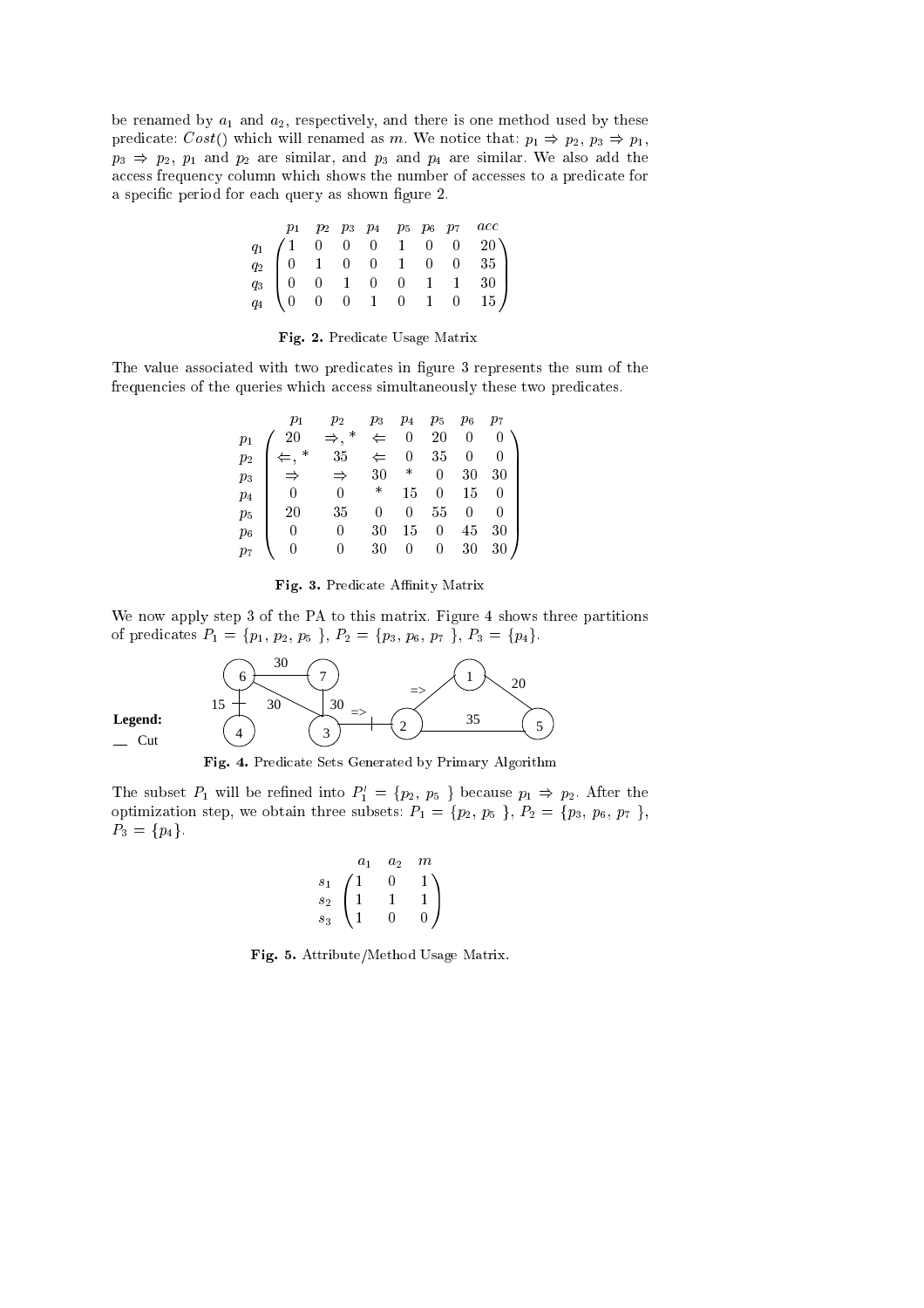In the attribute/method usage matrix in figure 5, we remark that the subset  $P_2$  uses all the attributes and methods, but the subset  $P_1$  does not use the attribute  $a_2$ , we notice that there is one predicate defined on  $a_2$  (Location = "Hong Kong"), therefore, we split  $P_1$  into  $P_{11}$  (see Step 5 of PA) where:  $P_{11}$  =  ${p_2, p_5, p_7}$ . Similarly, the subset  $P_3$  will be split into:  $P_{31} = \{p_4, p_5, p_7\}, P_{32} = \{p_4, p_6, p_7\}.$  Then we obtain four subsets of predicates:  $P_{11} = \{p_2, p_5, p_7\}, P_2 = \{p_3, p_6, p_7\}, P_{31} = \{p_4, p_5, p_7\}$  and  $P_{32} = \{p_4, p_6, p_8\}$  $p_7$ , each defining a horizontal class fragment. Finally, generating the horizontal fragments: *Project*<sub>1</sub> given by clause  $cl_1$ : (Duration  $\lt 4$ )  $\land$  (Cost()  $> 7000$ )  $\land$  (Location = "Hong Kong"). *Project*<sub>2</sub> given by clause  $cl_2$ : (Duration = 2)  $\land$  (Cost()  $\leq$  7000)  $\land$  (Location  $=$  "Hong Kong"). *Project*<sub>3</sub> given by clause  $cl_3$ : ( $5 <$  Duration  $<$  6)  $\wedge$  (Cost()  $>$  7000)  $\wedge$  (Location  $=$  "Hong Kong").

*Project*<sub>4</sub> given by clause  $cl_4$ : ( $5 \leq$  Duration  $\leq$  6)  $\wedge$  (Cost()  $\leq$  7000)  $\wedge$  (Location  $=$  "Hong Kong").

*Project*<sub>5</sub> given by clause  $cl_5$ : ELSE.

Complexity of Primary Algorithm The complexity of the primary algorithm is from steps 2 and 5, and that is  $O(\ell * n^2)$  and  $O(\alpha * (r+n))$ , respectively. We note that n, l,  $\alpha$ , r, and m represent the number of predicates, number of queries, number of fragments, number of attributes used by the queries, and the number of methods used by queries, respectively. Therefore, the complexity of our algorithm is:  $O[l * n^2 + \alpha * (r + m)].$ 

## 4 Derived Horizontal Class Fragmentation Algorithm

If the set of queries  $Q$  defined on  $C_i$  contains one or more component queries, then there should be some other class  $C_i (j \neq i)$  in the class composition hierarchy which is horizontally fragmented by the primary algorithm. Therefore, we can also horizontally fragment the class  $C_i$  based on the horizontal fragmentation of the class  $C_i$ . Such a fragmentation is known as *derived horizontal class* fragmentation(DHCF) [9].

## 4.1 Implicit object join

In order to support query predicates on complex attributes, ob ject-oriented query languages usually use path expressions in which each attribute of a class  $C_i$  whose domain is a class  $C_j$  specifies an implicit join between  $C_i$  and  $C_j$ . Now we extend the definition of selection operation used in the relational model [7] to that on a path.

<sup>&</sup>lt;sup>3</sup> There is a path from the class  $C_i$  to the class  $C_j$  with length  $q(q \geq 1)$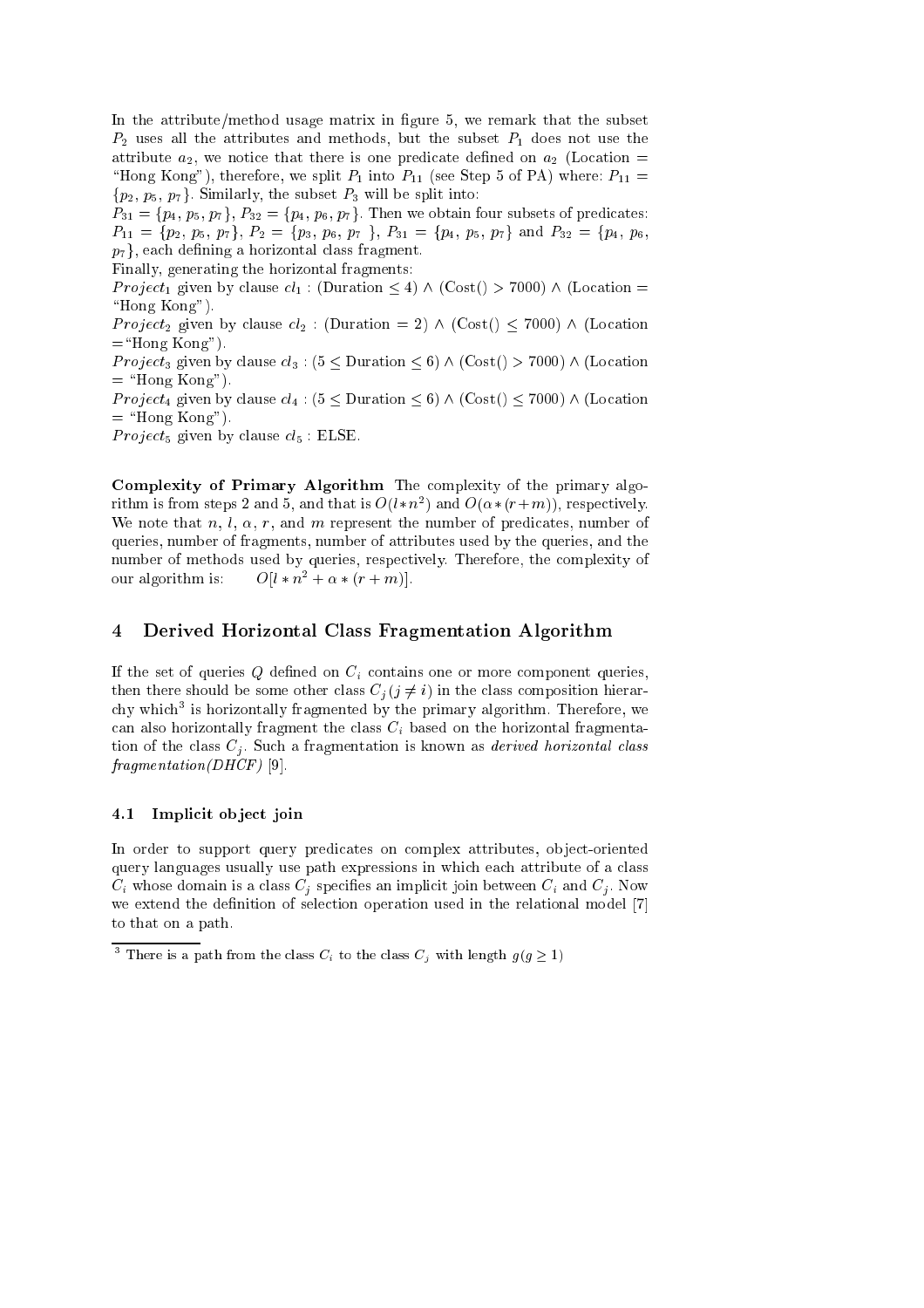**Definition 5.** (Selection operation) Let  $P = C_1.A_1.A_2...A_n$  be a path; a selection operation is defined as :  $\sigma_{\leq selection condition>}$  ( $\lt C_1$ ), where the symbol  $\sigma$  is used to denote the selection operator, and the selection condition is a qualification clause (Definition 1) specified on the attributes and methods of the class  $C_n$  in the path P. The class resulting from the selection operation has the same attributes and methods as  $C_1$  which satisfies a condition defined on attributes and methods of  $C_n$ .

**Definition 6.** Let two classes  $C_i$  and  $C_j$  in a path P  $(C_j$  is the domain of an attribute  $a_k$  of  $C_i$ ). We define  $fan-out(C_i, a_k, C_j)$  as the average number of  $C_j$ objects referred to by an object of  $C_i$  through attribute  $a_k$ . Similarly, the sharing level,  $share(C_i, a_i, C_j)$ , is the average number of  $C_i$  objects that refer to the same object of  $C_i$  through attribute  $a_i$  [4]. We define  $FAN(C_i, C_j)$  and  $SHARE(C_i, C_j)$ as the average of  $fan-out(C_i, a_k, C_j)$  and average of  $share(C_i, a_l, C_j)$ , over all the objects of class  $C_j$  and class  $C_i$ , respectively.

### 4.2 Algorithm

The inputs of the DHCF algorithm are the class  $C_i$  to be fragmented, and we assume that class  $C_i$  in the class hierarchy has been horizontally fragmented by PA into  $\alpha$  fragments  $\{F_1, F_2, ..., F_\alpha\}$ . Note that each fragment  $F_k$   $(1 \leq k \leq \alpha)$  is defined by a qualification clause  $qc_k$ . The steps of the DHCF algorithm are : 1) For each clause  $qc_k (1 \leq k \leq \alpha)$  determine its predicates  $\{p_{k1}, p_{k2}, ..., p_{k|g_{C_k}}\}$ . We recall that the  $|qc_k|$  represents the cardinality of the qualification clause  $qc_k$ . 2) For each predicate  $p_{kl}(1 \leq l \leq |q c_k|)$ , determine the name of its attribute or method denoted by  $A_{kl}$ .

We can define the fragments defined by the DHCF algorithm as follow:  $j^{\kappa}$  =  $\phi_{m=1}^{n_{\kappa}+k}$   $\langle p_{km}\rangle$  (Civ ) where  $j$  is a logicial connectives (i), i) and in connectively

Example 3. We assume that the Employee class will be derived fragmented based on the horizontal fragments of the *Project* class. Let  $Project_i(1 \leq i \leq 5)$  and  $Emp<sub>i</sub>(1 \leq j \leq 5)$  be respectively the project and employee class fragments. Project<sub>1</sub>: (Duration  $\lt 4$ )  $\land$  (Cost()  $> 7000$ )  $\land$  (Location = "Hong Kong"). In *Project*<sub>1</sub> there are three predicates  $p_{11}$ : *Duration*  $\leq 4$ ,  $p_{12}$ : *Cost*() > 7000 and  $p_{13}$ : Location = "Hong Kong", then Emp<sub>1</sub> is defined as:

 $Emp_1 = \sigma_{(E_1 \wedge E_2 \wedge E_3)}$  (Employee), where:  $E_1 = (Employee. Dept. Proj.Duration \leq 4), E_2 = (Employee. Dept. Proj. Cost()$  $> $7000$  and  $E_3 = (Emplogee.Dept. Proj.Location = "Hong Kong").$ With the same technique we can determine others horizontal class fragments of Employee, i.e.,  $Emp_2$ ,  $Emp_3$ ,  $Emp_4$ ,  $Emp_5$ .

### 4.3 Correctness of the Derived Horizontal Fragmentation Algorithm

The fragments defined by primary horizontal fragmentation algorithm satisfy the correctness rules of completeness, reconstruction and disjointness [14].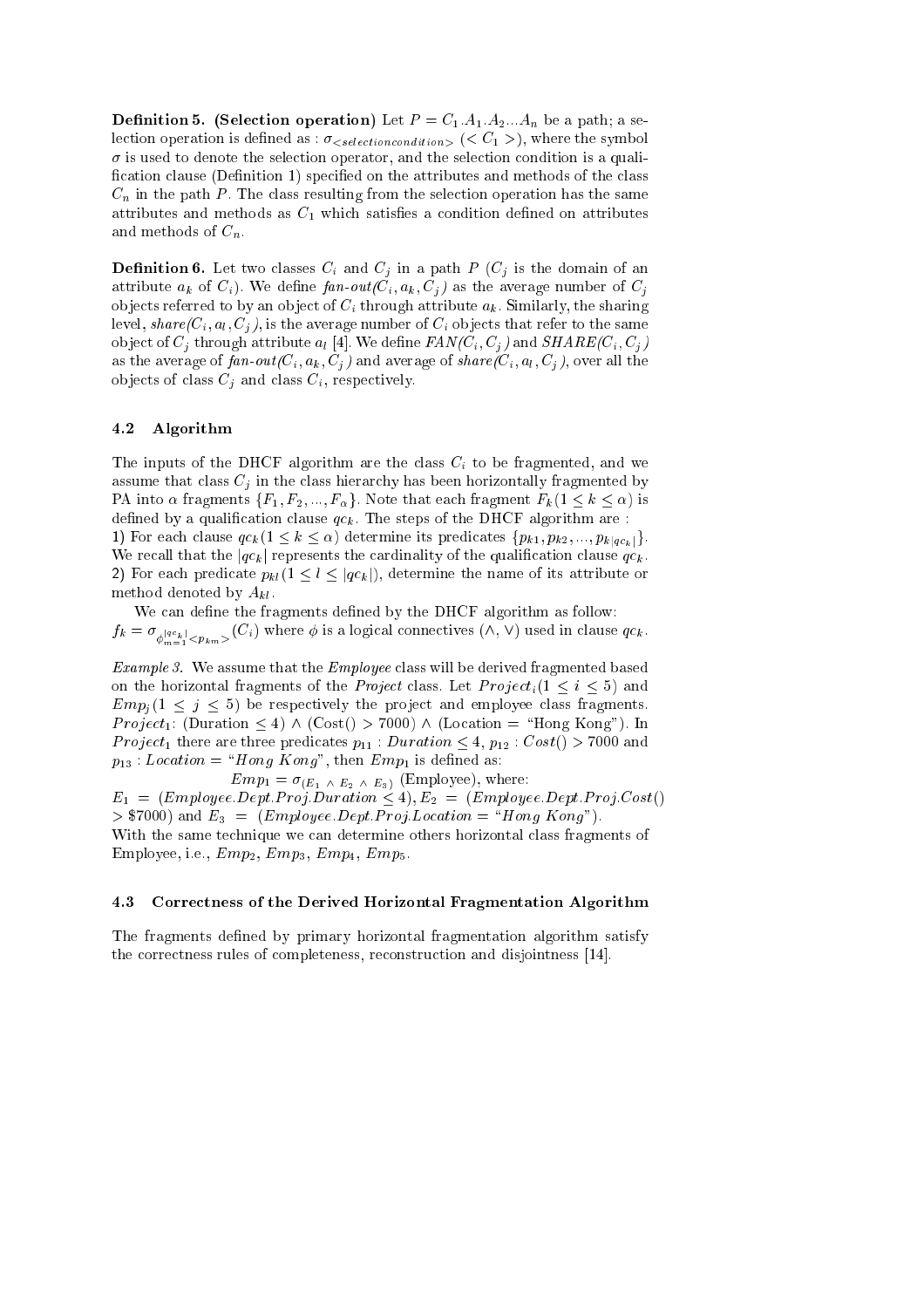However, the fragments defined by the derived horizontal fragmentation can overlap and thus do not satisfy the disjointedness property. We now present an algorithm called non-overlap described in figure 6. The inputs for this algorithm is the class  $C_i$  which is derived horizontal fragmented based on the horizontal fragmentation of class  $C_j$ . In order to know the overlapping instances of the class  $C_i$ , we check whether the fan-out  $(C_i, C_j)$  for each object instance of class  $C_i$  could be greater than 1. To do that, for each instance, we look in the class composition schema for the type of its complex attributes; if all these complex attributes are single valued, then fan-out  $(C_i, C_j)$  is 1. Otherwise, even if there is one complex attribute which is multi-valued the fan-out  $(C_i, C_j)$  could be greater than 1. Note that rigorous checking of whether two derived horizontal fragments are overlapping or not would require examining each object instance of class  $C_i$ . In case there is a multi-valued object-based instance variable, we execute the non overlap algorithm. We note that this algorithm ensures the disjointedness property. In order to facilitate the maintenance of the database, we create a table with three columns: the first column contains the  $OID(s)$  of the instance(s) eliminated by non overlap algorithm, the second contains the fragment which includes these instances, and the third column contains the name of the fragment(s) from which these instances were eliminated. We call this table overlap catalog. The overlap catalog facilitates the identification and management of ob jects which belong to more than one horizontal fragment. begin

<u>For</u> each *overlapping* instance  $I_j$  do

For each fragment that contains  $I_i$  do

Compute the queries access frequency to  $I_i$ 

Take the fragment with *maximal access frequency*, which is called  $F_i$ For each fragment  $F_l$   $(l \neq i)$  do  $F_l = F_l - I_j$ 

end

Fig. 6. The non overlap algorithm

## 5 Conclusion

In this paper, we have studied the role of queries in the horizontal fragmentation in the ob ject-oriented model, which has not been addressed adequately by researchers. We have proposed two horizontal fragmentation algorithms: primary algorithm and derived algorithm. We have established the complexity of the pri- $\it{marg}$  norizontal fragmentation which is  $O(t * n_-)$ , (n and l represent the number of queries and their predicates, respectively) and there better than earlier work. The fragments defined by the *derived horizontal algorithm* can overlap, then we have proposed a method in order to eliminate overlapping instances. We are now evaluating the performance of our algorithm and studying the impact of the update queries defined on the resulting fragments.